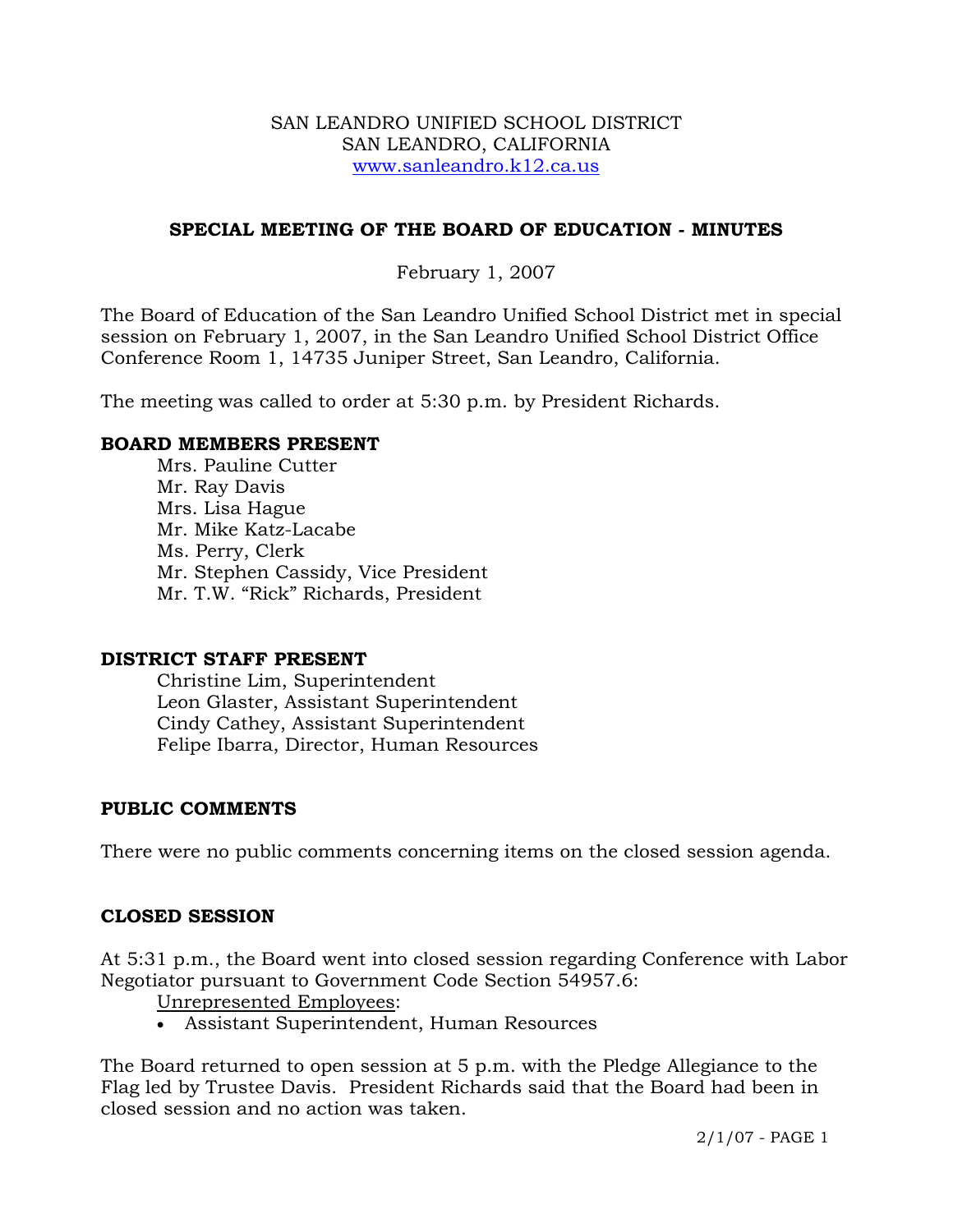# **ACTION ITEMS**

### Human Resources

### 2.1-A Employee Contract between the San Leandro Unified School District and the Assistant Superintendent, Human Resources

On a motion made by Mrs. Cutter and seconded by Mr. Katz, the Board approved the employment contract between the San Leandro Unified School District and the Assistant Superintendent, Human Resources from February 5, 2007, through June 30, 2009, as modified.

### **CONFERENCE ITEMS**

### Business, Operations and Facilities

### 4.1-CF Proposed Formation of Measure B Design Teams

The Board discussed and considered approving the proposed formation of the Measure B Design Teams.

Superintendent distributed and walked the Board through the draft of the Proposed Formation of the Measure B Design Teams whose purpose would be to identify programmatic and facility needs within the physical and budget constraints of Measure B, focusing on four major bond projects: the 9<sup>th</sup> Grade Educational Campus, Arts Education Center (Visual and Performing Arts and Multi-Media), San Leandro High School Library Expansion, and Career Technical Education Industrial Arts Building.

She further explained that staff was recommending that each of the Design Teams be composed of up to thirty (30) members, including a District staff liaison, District staff (teachers and other certificated), parents (United Parents, SSC, ELAC), union representatives (CSEA, Building Trades, SLTA), students (SLHS, 8th grade, Lincoln), community leaders/non-profits (RHOA, Chamber, senior and business), skilled community members (technology. environmental, construction, and architecture), a San Leandro resident, nominated by the City; and a Board member appointed by the President of the Board.

The recruitment process would be advertised on the website, in press releases, and on flyers and posters at all sites, and applications would be available up through March 5, 2007, with a community information meeting to explain the purpose, scope, and time commitments scheduled for 6 p.m. at San Leandro High School on March 5. The application deadline would be March 8, 2007, by 4:30 p.m.

2/1/07 - PAGE 2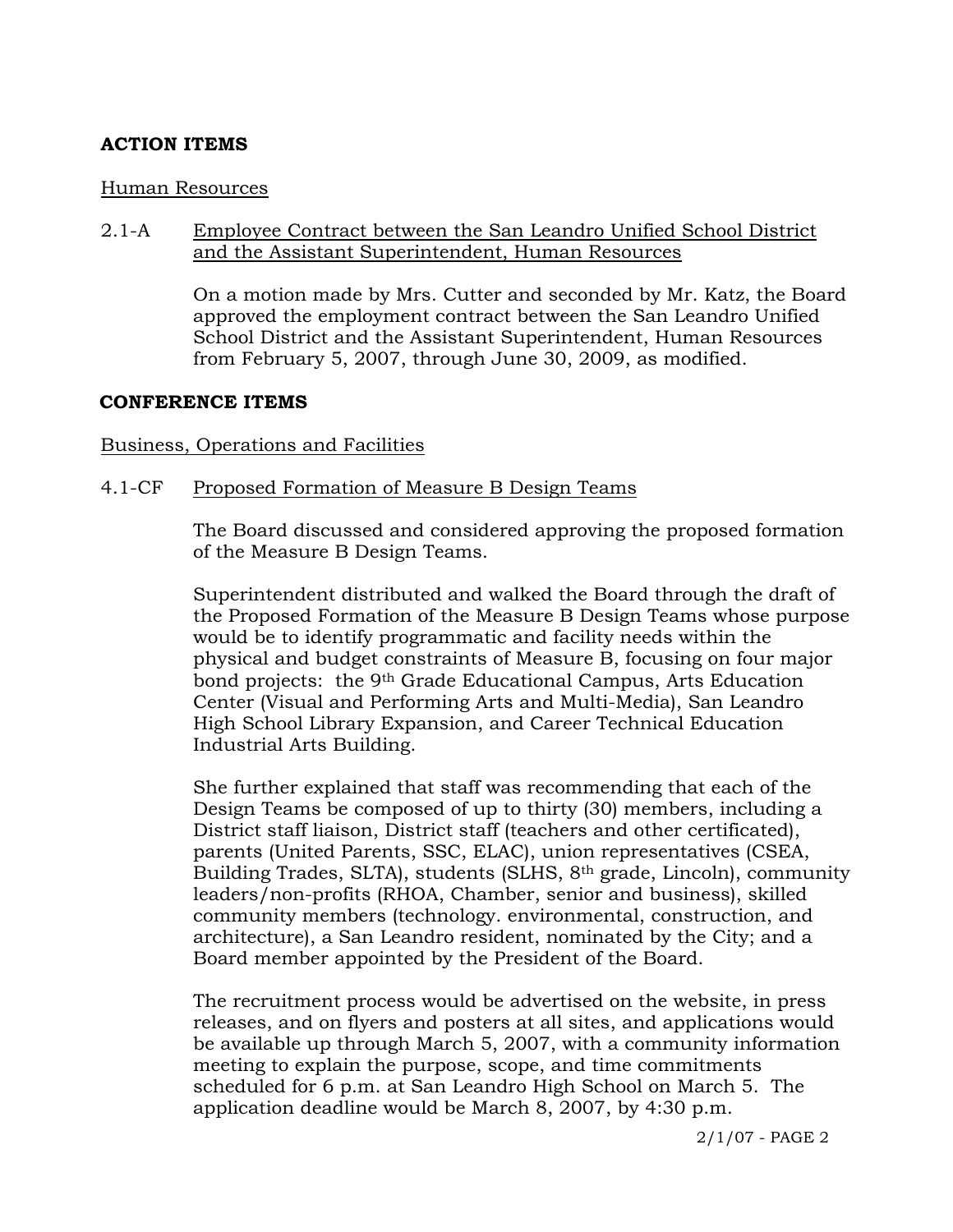The Measure B Design Teams Steering Committee comprised of Cabinet members and the liaisons supporting these Teams would be reviewing applications and making the selections with the Design Teams Committee members being announced at a community meeting held on March 12, 2007, at San Leandro High School, in the cafeteria, at 6 p.m., in conjunction with the PG & E Parking Lot Construction Community Forum.

The Superintendent said it was anticipated that the Design Teams would begin work in mid-March and complete their charge within two to three months (approximately June 1). The Teams would meet two to three times a month (up to 9 meetings, and may have sub-committees. Meeting times would be determined by the committee members at their first meeting (a brief meeting after the March 12, 2007, community forum, with the hope of staff honoring those Design Team members at the June 5, 2007, Board meeting.

Thoughts and suggestions from the Board regarding the composition of the proposal centered around the balance of numbers between the District, community, and school representatives, if the City representative needed to be a San Leandro resident, and whether or not Board members should be part of the Team, with the Board reaching the following consensus: In addition to the District staff liaison the Design Team would be composed of District staff including up to 10 teachers or other certificated, and up to 4 custodian, and union reps, up to 3 parents; up to 5 students ranging from  $8<sup>th</sup>$  to  $11<sup>th</sup>$  grade; up to 6 community leaders/non-profits/community member skilled in areas of technology, environmental, construction and architecture; and up to 2 City of San Leandro staff, nominated by the City for a total of 30.

The Board agreed that a Board member should not be part of the Team as it may affect the process; however, it was important that they attend the meetings, but only in an "observer" capacity and update the Board on any information presented.

With regards to the recruitment process, Mr. Cassidy and Mr. Katz felt that the District needed to be transparent and open, suggesting that applications be made available to the public, adding that once the deadline had passed the documents should be scanned and posted on the website.

Trustees Cutter and Perry cautioned the Board that this effort might become a lobbying process and that there needed to be well defined ground rules. Ms. Perry suggested only listing the names of the applicants.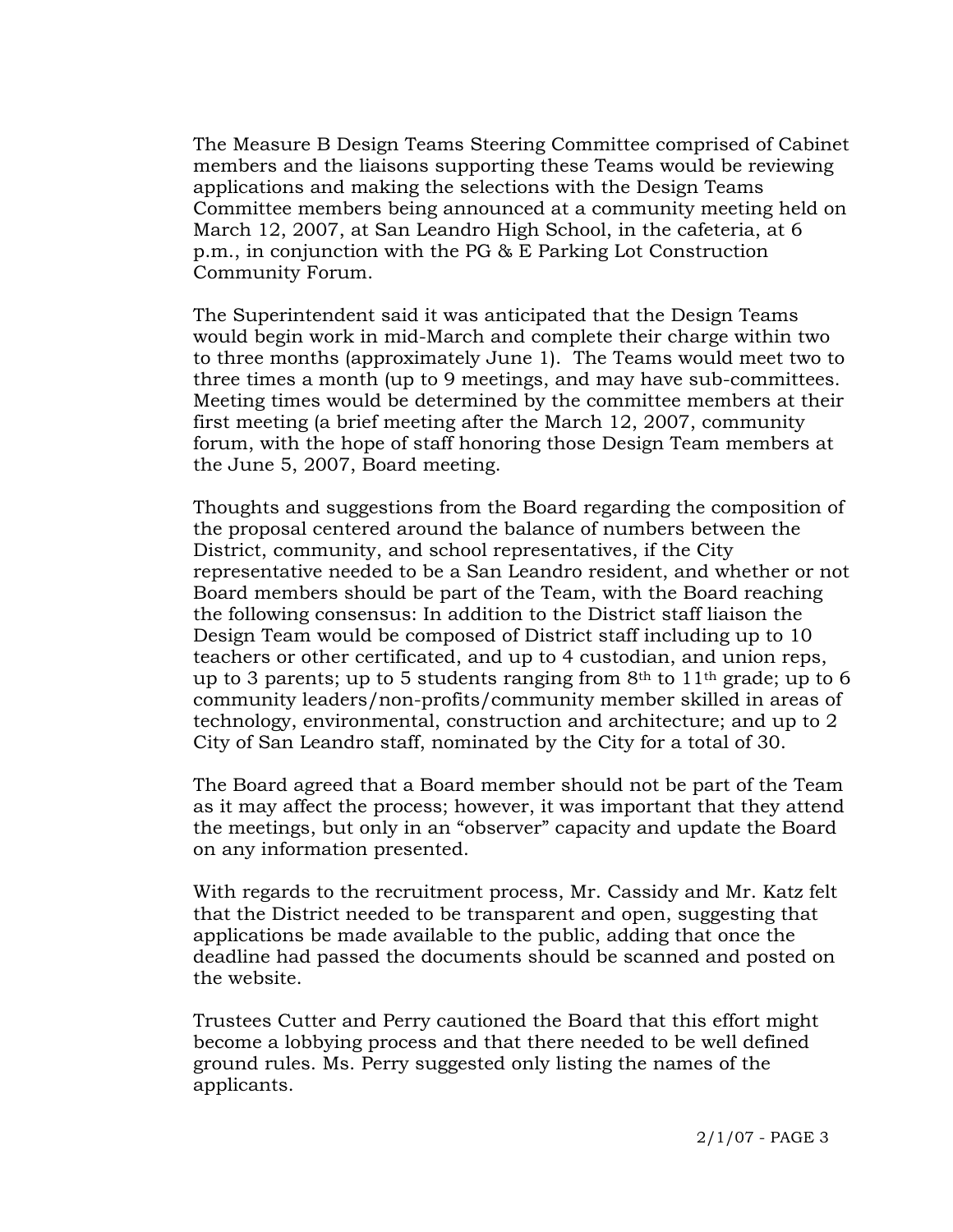Mr. Davis felt it was important to have a diverse group of applicants, and stressed the importance of outreach and recruitment that encompassed the entire City.

It was the consensus of the Board to have the Superintendent return to the February 6 Board meeting with an updated proposal incorporating the feedback shared tonight, including addressing the community outreach.

On a motion made by Mr. Davis and seconded by Mrs. Hague, the Board approved the Formation of Measure B Design Teams as modified, by a 7-0 vote.

### 4.2-CF Selection of the Measure B Citizens Oversight Committee

The Board discussed and considered approving the selection of the Measure B Citizens Oversight Committee as recommended by the Board Facilities/Technology Committee.

Mr. Davis, Chair, of the Facilities/Technology Committee, explained that the School District had received 13 applications and the committee had met over a two-day period interviewing perspective candidates for the Citizen Oversight Committee positions whose purpose is to "actively review and report on the propose expenditure of taxpayers' money for school construction" on the Measure B Bond projects and ensure that funds are used for legally authorized purposes; and no funds are used for teacher or administrative salaries. In addition, he said that the committee must have no less than seven members, with five required to hold the following very specific roles:

- 1 person who is a student who is involved in student government;
- 1 person who is active in a business organization;
- 1 person who is active in a found which supports the District;
- 1 person who is active in a senior citizens organization; and
- 1 person who is active in a bona fide taxpayers organization.

He reported that from those thirteen candidates, three felt that they would be better suited and willing to serve on one or more of the Measure B Design Teams, leaving 10 very strong and talented applicants. In addition because the interest in the student position was so high, the committee was recommending that the position would be co-chaired by two San Leandro High School juniors who are active in student leadership.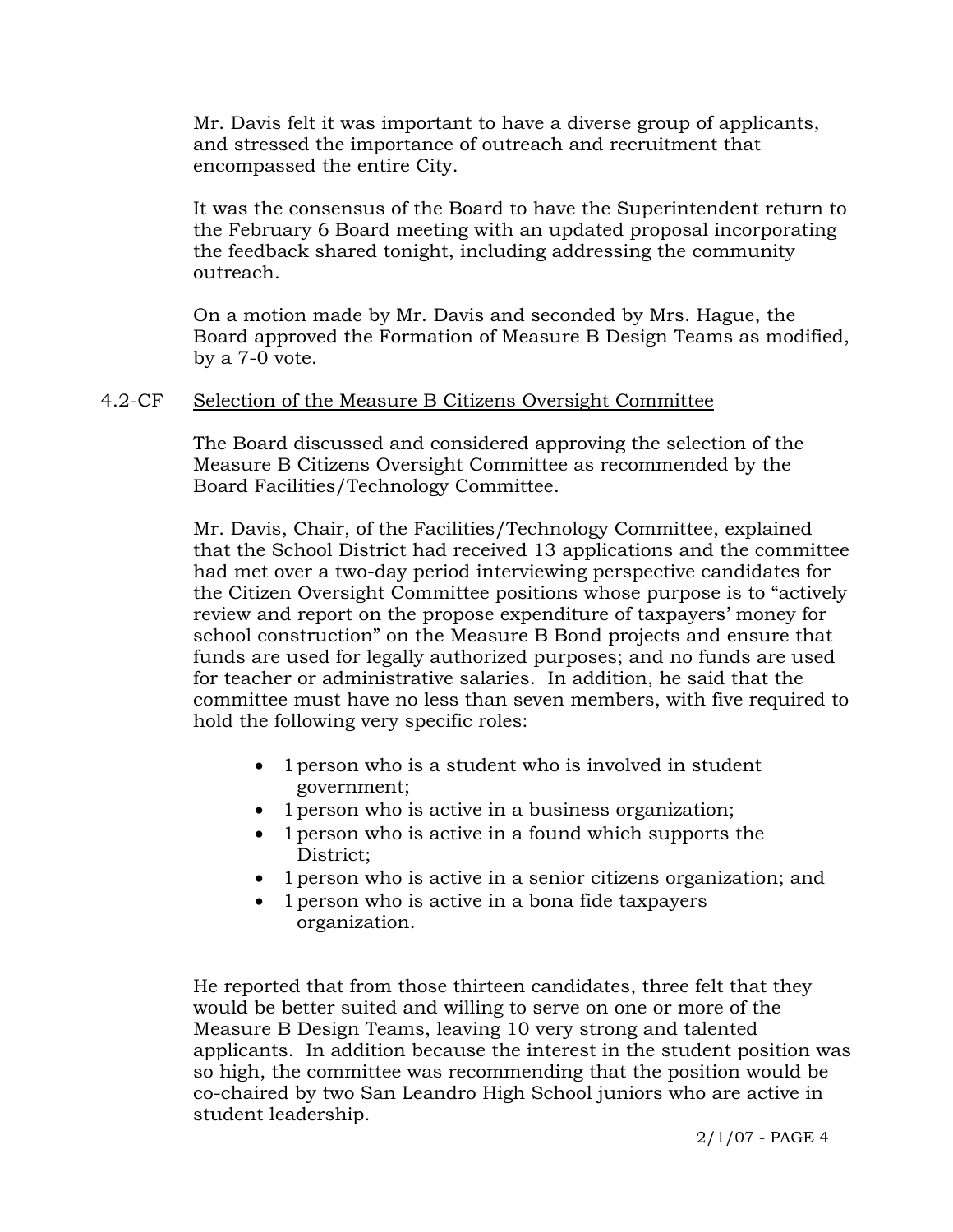On motion made by Mr. Davis and seconded by Ms. Perry, the Board appointed, Mary Beth Barloga, Tom Guarino, Robert Brannan, Charles Gilcrest, Jaun Gonzalez, Deborah Cox, Gerald Shovlin, James Moher, Andrew Kopp, and two San Leandro High School juniors, Abir Salamy and Briana Toney, (co-chairing the position) to the Citizens Oversight Committee by a 7-0 vote.

### **PUBLIC TESTIMONY**

None

# **BOARD MEMBER COMMENTS**

• Mr. Cassidy noted the need to develop a high school strategic plan with regards to career technical education to support the Design Team in their upcoming efforts. He was also interested in seeing a proposed plan for Measure B.

Mr. Cassidy also asked and received Board consensus to have the Superintendent craft a letter (for President Richards to respond on behalf of the District and Board) addressing recent negative letters (including one from an elected City official) in the San Leandro Times regarding the decision to construct a campus for 9th grade students. He requested that the response be placed in the *Confidentially Speaking* for Board feedback before it is published.

Trustees Cutter and Perry felt it should be a joint event between the Board President and Superintendent and more of an information letter addressing the misconceptions raised by the public.

Mr. Richards agreed, adding that he had spoken to the Superintendent briefly about this issue and was told that a response was already in the process of being drafted for his signature, and that the Superintendent would also be writing an informative article regarding Measure B.

Mr. Cassidy also shared that during a recent discussion with Mayor Santos, the Mayor had indicated to him that federal monies for a performing arts center had been included in the City's "Wish list for funding priorities for San Leandro" given to representatives for Pete Stark.

As President of CSBA, Ms. Perry noted that she had mentioned, at the last Board meeting, her appointment as liaison to Pete Stark's office regarding federal issues and asked if it was wish of the Board for her to continue in that capacity, to which the Board agreed.

With regards to confidentiality of residency verification and statistics, Mr. Cassidy and Mr. Katz both felt it would be in the best interest of the District to

2/1/07 - PAGE 5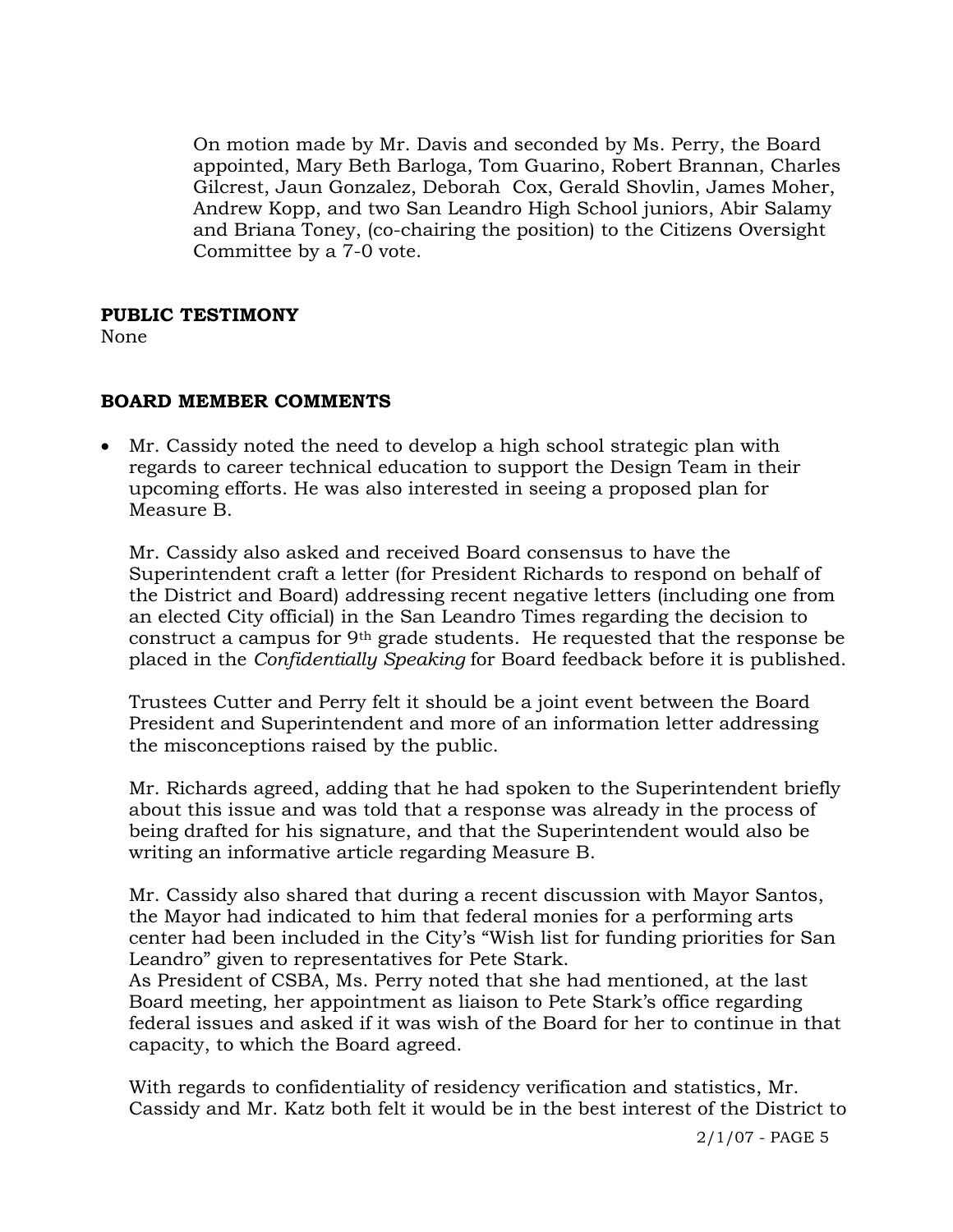publicly address this issue as way of dispelling those misconceptions that continue to be raised by the public.

- Mrs. Cutter asked for an update on the HAAL appeal process.
- Mrs. Hague announced that John Muir would be hosting a Spaghetti Feed tomorrow, Feb. 2, from 5-8 p.m., which will benefit Muir's first trip to Disneyland.
- Mr. Richards said that he received a communication from Gail Travers, a real estate agent with Remax, expressing a desire to donate \$400 out of every escrow they closed in San Leandro (which could amount to approximately \$24,000 a year) to school sites, selected by the seller or buyer. He distributed a copy of the letter asking the Board to consider this, adding that he has asked the Superintendent and staff to contact the realtor about the process. He also suggested that the District and Remax issue a joint press release advertising and challenging other realties to consider this funding opportunity. Trustee Perry indicated that at least one realtor was already offering this in the Roosevelt Elementary School area, suggesting that the District needed to look policy and the process.

The Superintendent proudly announced that following a Standard & Poor's Bond rating presentation by Assistant Superintendent Leon Glaster and her, the District, once again, received news of a continuing A+ rating, which further demonstrates how committed the District is to fiscal responsibility. She thanked Mr. Glaster for all of his work, and he explained that the rating meant "lower interest rates and lower taxes for the citizens of San Leandro."